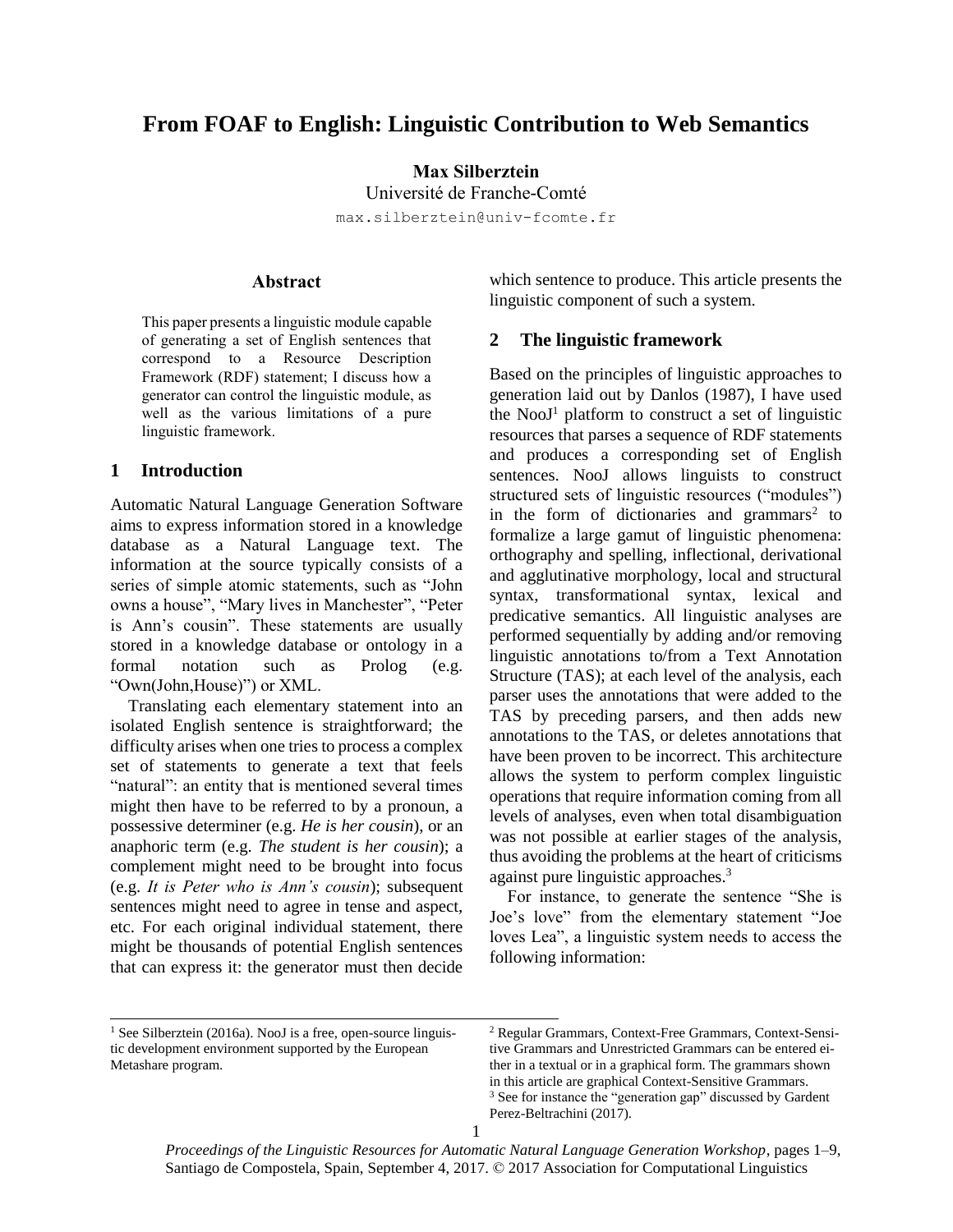- the word "loves" can be a conjugated form of lexical entry *to love*; 4
- the verb *to love* can be nominalized into the Human Noun *a love*; 5
- the structure  $N_0$  V  $N_1$  can be restructured as  $N_1$ is  $N_0$ 's V-n:
- the Noun *Lea* is feminine therefore it can be replaced with pronoun *she* when it is in a subject position.

One important characteristic of NooJ resources is that they are "application-neutral": they can be used both by parsers and by generators. This allows a single software application to both:

- parse sentences, e.g., from sentence "*It is not Lea that he loves*", produce the analysis "*Joe loves Lea* +Focus1 +Neg +Pron1",
- or, the other way around, given the elementary sentence "*Joe loves Lea*" and the series of operators "+Pro0 +Preterit +AspCont +Intens2", generate the complex sentence "*He continued to love Lea for a long time*".

Given the elementary sentence *Joe loves Lea*, Silberztein (2016b) showed that by combining linguistic operations such as negation (e.g. *Joe does not love Lea*), focus (e.g. *It is Joe who loves Lea*), tense (e.g. *Joe loved Lea*), aspect (e.g. *Joe has stopped loving Lea*), modality (e.g. *Joe should love Lea*), intensity (e.g. *Joe loves Lea passionately*), pronominalization (e.g. *He loves her*), nominalization (e.g. *Joe is in love with Lea*), etc., a system can generate over a million declarative sentences (e.g. *It is not her that he stopped loving*), about 500,000 nominal phrases (e.g. *Joe's passionate love for her*) and over 3 million questions (e.g. *When did Joe start loving her?*). Each generated sentence is associated with the series of transformations (e.g. +Passive, +Focus1) used to produce it.

In this article, I show how this system can be adapted so that an NLG system can control what exact English sentence(s) need to be generated.

### **3 FOAF Predicates**

The Semantic Web<sup>6</sup> constitutes a gigantic network of ontologies that contain elementary pieces of information, written in the RDF syntax. A typical RDF statement is a triple that contains one subject entity, one predicate and one object entity; the predicate states the type of relationship between the two entities. All three elements are identified by a URI. For instance, the following RDF triple states that the person "Mark\_Twain" is the author of the book "Huckleberry\_Fin":7

 [<http://example.org/Mark\\_Twain>](http://example.org/Mark_Twain) [<http://example.org/author>](http://example.org/author) <http://example.org/Huckleberry\_Fin>.

In this article, I focus on the *Friend Of A Friend* (FOAF) ontology (FOAF Vocabulary Specification 2010), which contains a set of classes for entities:

*Agent, Document, Group, Image, Organization, Person, Project...*

and a set of properties (i.e. predicates), e.g.:

*account, age, based near, birthday, currentProject, familyName, gender, givenName, interest, knows, name, title…*

#### **4 From RDF to English**

A linguistic module capable of parsing RDF statements and producing the corresponding potential English sentences needs the following resources:

- a set of lexical and morphological resources to link all words and expressions to their actual inflected and derived forms (I am using NooJ's default English module);
- a syntactic grammar to parse an RDF statement and extract from it the value of its entities and predicate;
- one syntactic grammar for each FOAF property, in order to describe the set of English sentences that can be used to express it.

The grammar for FOAF property *currentProject* shown in [Figure 1](#page-2-0) contains four parts:

 **Turtle**: this grammar describes RDF statements expressed in the simple Turtle notation;

l

 $4$  There are other possible analyses such as in *loves* = Plural of Noun *a love*.

<sup>6</sup> See Berners-Lee et al. (2001).

<sup>7</sup> I am using the Terse RDF Triple Language (Turtle) syntax, see RDF1.1. Turtle (2014).

<sup>5</sup> There is a second nominalization that is not in play here : *Joe's love for Lea*, where *love* is an abstract noun.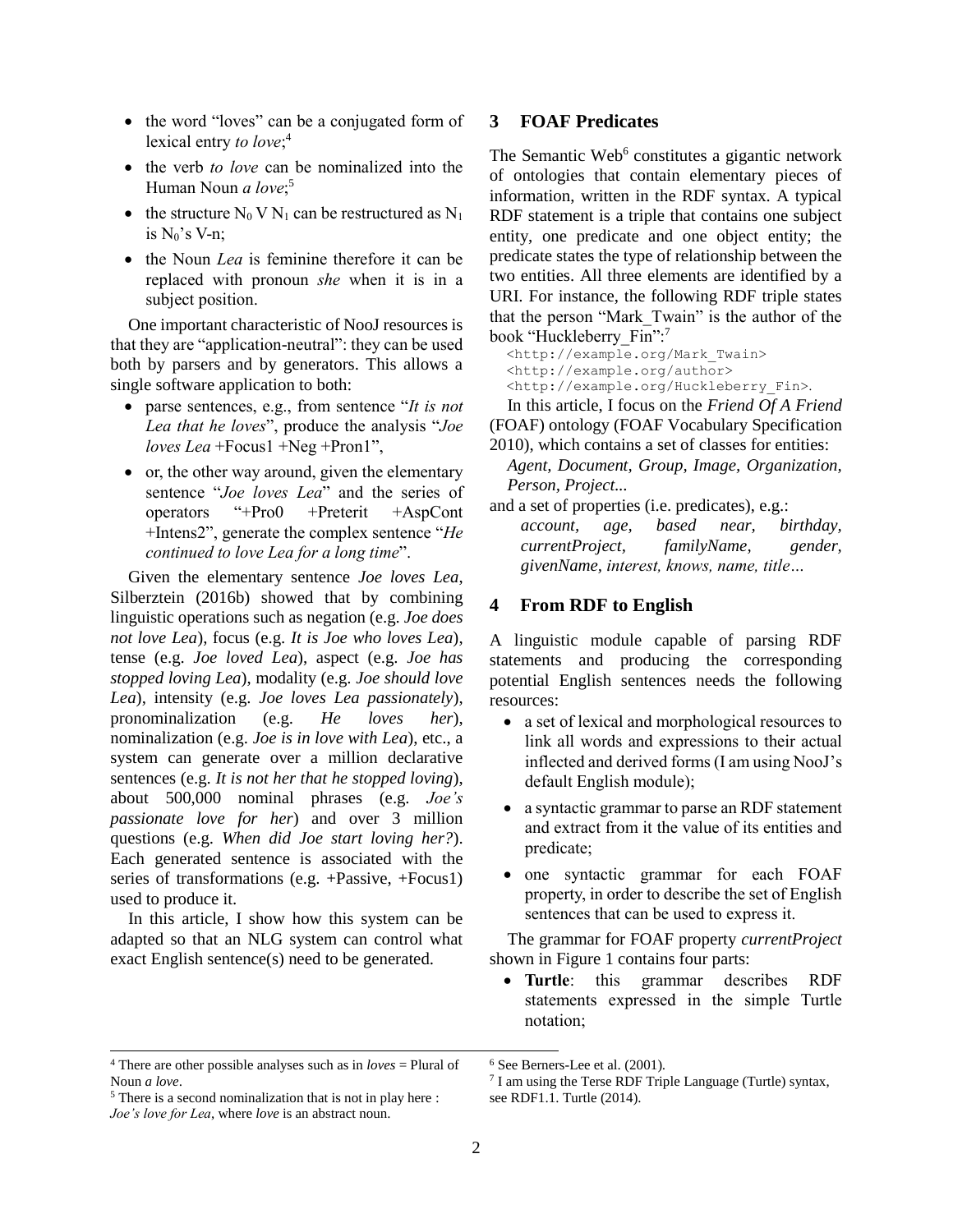- **declarative**, this grammar describes declarative sentences, e.g. *Tim Berners-Lee is currently working on the World Wide Web project*
- **noun phrase** describes noun phrases, e.g. *Tim Berners-Lee's World Wide Web current project*
- **question** describes questions, e.g. *Is Tim Berners-Lee involved in the World Wide Web project?*



**Figure 1:** Parse RDF and generate sentences

<span id="page-2-0"></span>Note that the same grammar can be used to parse an RDF statement and produce the corresponding English equivalent (sentences, phrases and questions), or reciprocally, to parse any English sentence, phrase or question and produce the corresponding RDF statement. In this article, I assume that the system receives an RDF statement as its input; it will then produce the corresponding English declarative sentences, phrases and questions.

#### **4.1 Parsing an RDF statement**

Parsing an RDF statement written in the simplified Turtle notation is straightforward: a statement is a sequence of three XML tags followed by a period; each tag contains an URI that represents an entity or a predicate. For instance, consider the following triple:

<http://dbpedia.org/Tim\_Berners-Lee> <http://xmlns.com/foaf/0.1/currentProject> <http://dbpedia.org/World\_Wide\_Web>.

Grammar **XML**, shown in [Figure 2,](#page-2-1) extracts the suffix of each tag's URI and stores it in variable **\$Suf**. Note that the suffix may contain any number of letters, digits, periods, dashes and underscore characters.<sup>8</sup>

The main grammar **Turtle** shown in [Figure 3](#page-2-2) contains three references to the **XML** graph: it parses a sequence of three consecutive XML tags

l

 $9$  Variables with prefix " $@$ " have a global scope. This allows the system to link a given entity to all its references (e.g. "Lea" with Pronoun "her") across a grammar that may contain and computes the value of each variable **\$Suf**. Each subsequent value of **\$Suf** is then copied to the corresponding global variables **@Subject**, **@Predicate** and **@Object**. 9



**Figure 2:** Parse XML tags

<span id="page-2-1"></span>After parsing the previous RDF statement, variable **@Subject** is set to "Tim\_Berners-Lee", variable **@Predicate** is set to "currentProject" and variable @Object is set to "World\_Wide\_Web".



**Figure 3:** Parsing Turtle RDF Statements

#### <span id="page-2-2"></span>**4.2 Generating English Sentences**

Each property from the FOAF ontology corresponds to a set of English sentences that can be used to express it. In this approach, one must construct one grammar to generate all the English sentences that correspond to each of the FOAF properties *name*, *firstName*, *givenName* and *familyName* (e.g. *His first name is Tim, Berners-Lee's given name is Tim*), a grammar that corresponds to the FOAF property *age* (e.g. *John is 18-month old; Mary is 12; Joe is still a teenager; Lea is a senior citizen*), a grammar that expresses the fact that a person knows another person (e.g. *John is acquainted with Mary, Lea has met Joe already*), a grammar that expresses the fact that a person is currently working on a project, another for

<sup>8</sup> <WF> matches any sequence of letters; <NB> matches any sequence of digits.

dozens of graphs. Here, we want to link **@Predicate** to all its English corresponding terms, whether they are Verbs (e.g. *works on*), Adjectives (*is involved in*) or even Nouns (e.g. *head of*).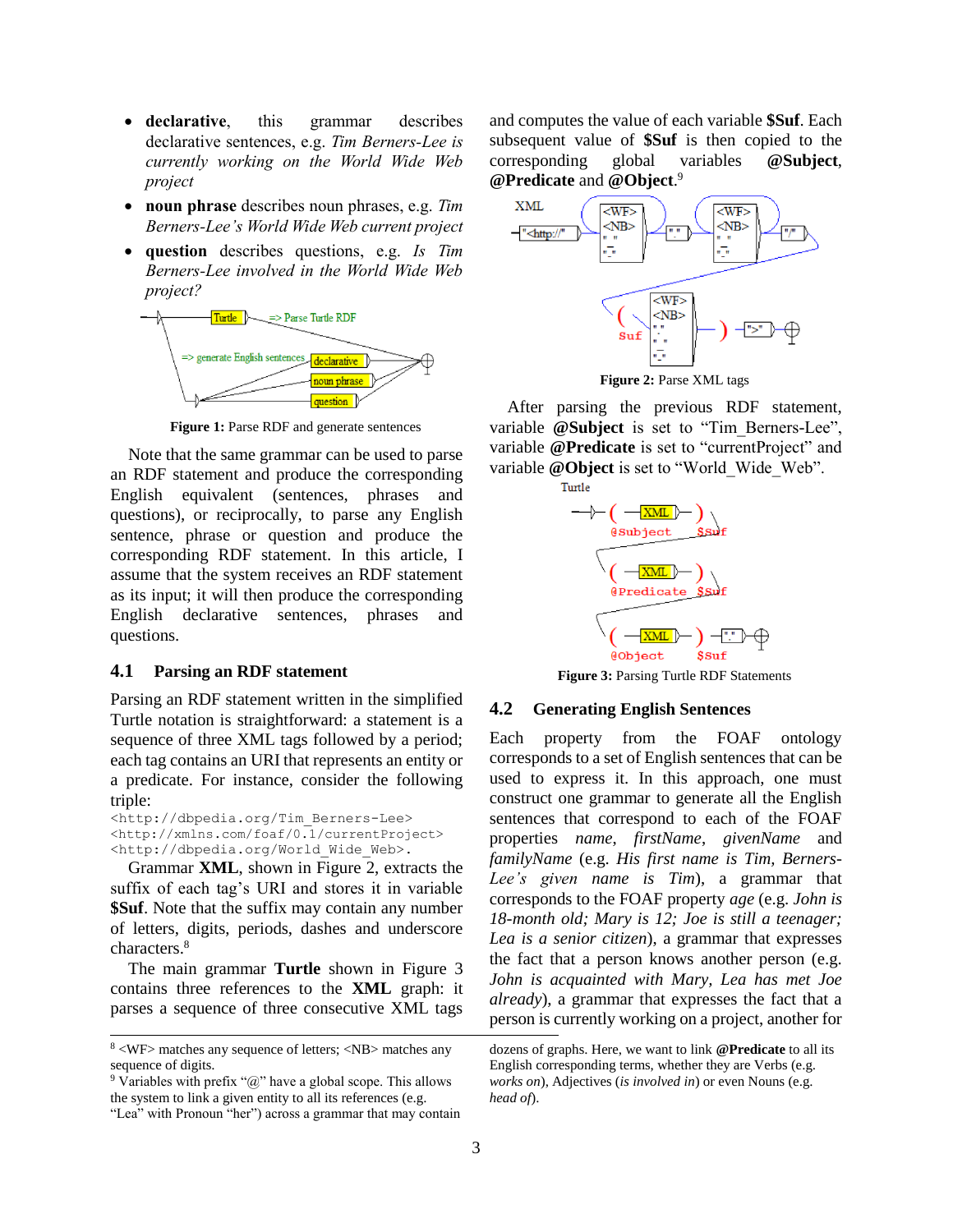

**Figure 4:** Declarative Sentences

<span id="page-3-0"></span>property *pastProject*, another for property *enemyOf*, etc.

Being able to automatically produce questions would be useful for a few specialized applications such as literature or language teaching (whereas a software automatically generates questions from a study text that students are expected to answer) or question answering, whereas sentences recognized by the **declarative** grammar are potential answers for any question recognized by the **question** grammar.<sup>10</sup> In this article, I present the **declarative** and **noun phrase** grammars.

### **4.3 Declarative Sentences**

l

The entrance point for the grammar that represents (i.e. can parse and/or generate) the declarative sentences for property *currentProject* is shown in [Figure 4.](#page-3-0)

The grammar uses the value of the variables **@Subject** and **@Object** (in red in the graph) that were set by the parsing of the *currentProject* RDF statement. This graph contains references to embedded graphs (in yellow in the graph) such as **current**, **project**, **the project**, etc. For instance, the embedded grammar **current** represents the following Adjectives:

**current** = current  $\vert$  in progress  $\vert$  ongoing  $\vert$ present | present-day;

The grammar **project** contains the following nouns:

 **project** = activity | affair | adventure | assignment | business | creation | enterprise | job | project | scheme | task | venture;

The graph for **the project** is displayed in [Figure 5.](#page-3-1)



Figure 5: Graph for "the project"

<span id="page-3-1"></span>Note that this graph can produce anaphoric terms as well as pronouns, e.g.:

*Tim Berners-Lee is currently working on* **that enterprise**. **It** *is under Tim Berners-Lee's control.*

The **declarative** grammar for property *currentProject* contains over 30 graphs and represents (i.e. can both parse or generate) over 50,000 declarative sentences.

<sup>&</sup>lt;sup>10</sup> The question grammar generates over one million questions, such as *Who is working on the World Wide Web project? What is Tim Berners-Lee's current project? Is Tim Berners-Lee involved in the World Wide Web project?*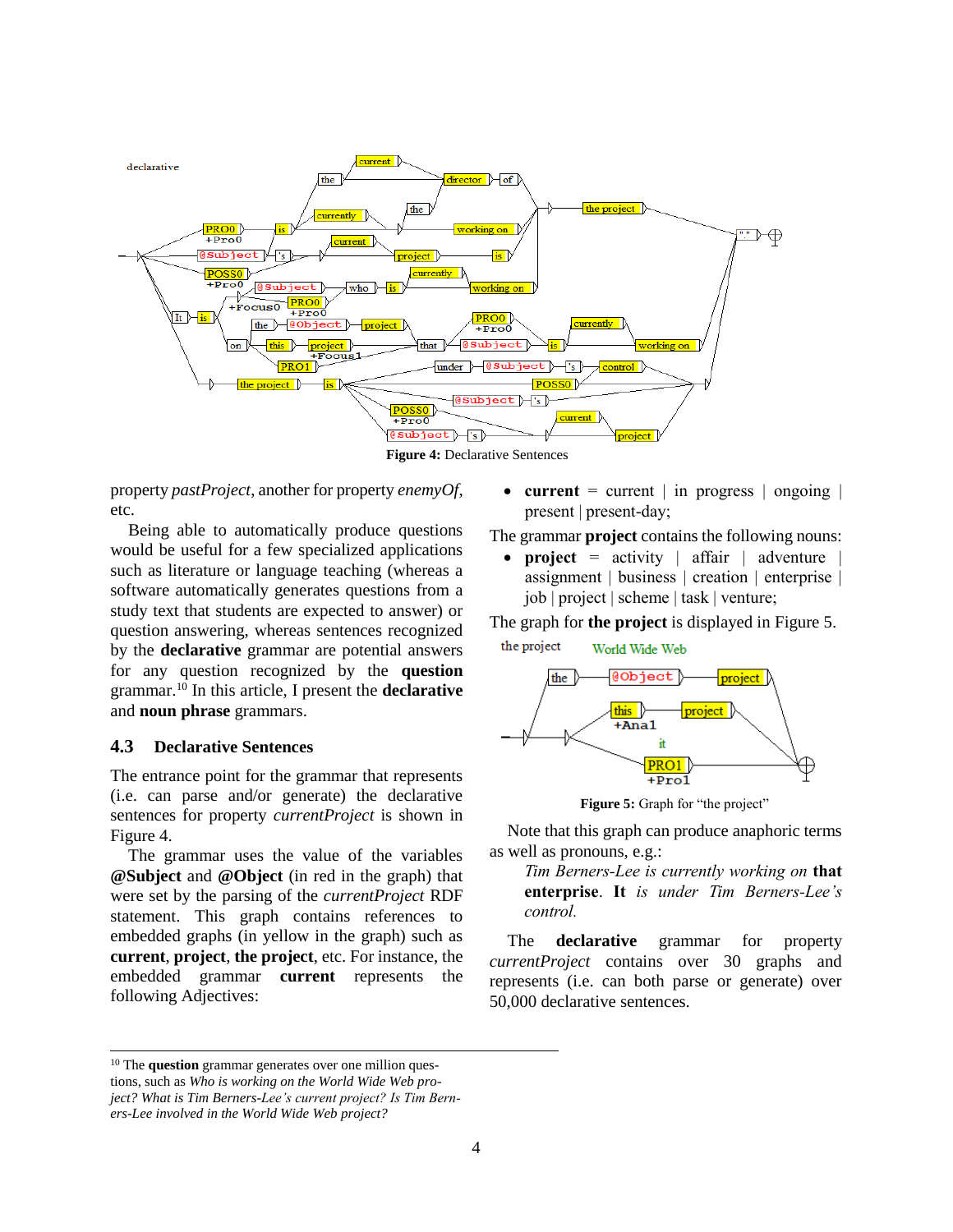#### **4.4 Noun Phrases**

The entrance point for the grammar that represents the noun phrases that might be used to express property *currentProject* can be seen in [Figure 6.](#page-4-0)



**Figure 6:** Noun Phrases

<span id="page-4-0"></span>This grammar represents (i.e. parses or generates) two types of noun phrases: phrases that focus on the *currentProject* entity, e.g.:

*Tim Berner-Lee's World Wide Web, his ongoing project, etc.*

and phrases that focus on the *person* entity, e.g.:

*The World Wide Web project's current director, the present head of that enterprise, its director, etc.*

This grammar does not describe phrases that focus on the date (e.g. *the moment when Tim Berners-Lee's project is the World Wide Web*), even though the information that the project is "current" is a crucial part of the information represented by the RDF statement. Generating phrases from RDF statements that explicitly refer to a project's initial and/or ending dates will require other grammars for dates, such as the default one available in the NooJ's English module.

#### **5 Pronouns and anaphora**

l

The grammar *currentProject* produces certain sentences and phrases that should not be generated in isolation, e.g.:

*He is currently involved in that project. His project.*

If the goal is to produce one isolated sentence or phrase, that sentence or phrase should not contain any pronoun, possessive determiner or anaphoric term, otherwise the original information would be lost. However, most NLG applications aim at

<sup>11</sup> See Lloret Pastor (2011) on how the COMPENDIUM automatic summary system manages redundancy and information

producing texts that are sequences of related sentences and phrases: in order to keep the resulting text natural, it is then important to be able to use pronouns, possessive determiners, anaphoric terms, as well as every linguistic operator the language offers: aspect, derivation, focus, intensity, modality, tense, etc. $11$ 

# **6 Aspect and Tense**

The *currentProject* property limits the possible aspect and tense of the generated English sentences to present or present progressive: the linguistic module generates sentences such as the following ones:

*Tim Berners-Lee (works | is working | is currently working) on the World Wide Web project; Tim Berners-Lee (is involved | is currently involved) in the World Wide Web project; Tim Berners-Lee's (current | in progress | on going | present | present-day) project is the World Wide Web project,* etc.

but it may also generate sentences such as the following ones:

[+Tense]: *Tim Berners-Lee (was working | has worked | will be working) on the World Wide Web project.*

[+Aspect]: *Tim Berners-Lee started working on the World Wide Web project (in 1989); Tim Berners-Lee has been working on the World Wide Web (for 20 years); Tim Berners-Lee will stop working on the World Wide Web (next year).*

[+Modality]: *Tim Berners-Lee should work on the World Wide Web project; Tim Berners-Lee can work on the World Wide Web; Tim Berners-Lee might work on the World Wide Web.*

as well as sentences that contain any combination of Tense / Aspect / Modality variants:

*Tim Berners-Lee could have started to work on the WWW project (one year earlier). Steve Jobs has worked on the iPhone project (for a long time). Jürgen E. Schrempp initiated the Chrysler-Daimler merger task (last year). Has Larry Page been involved in the Alphabet Inc.* 

fusion. The WebNLG Challenge also aims at producing a sequence of sentences that might contain elisions, anaphora or pronouns.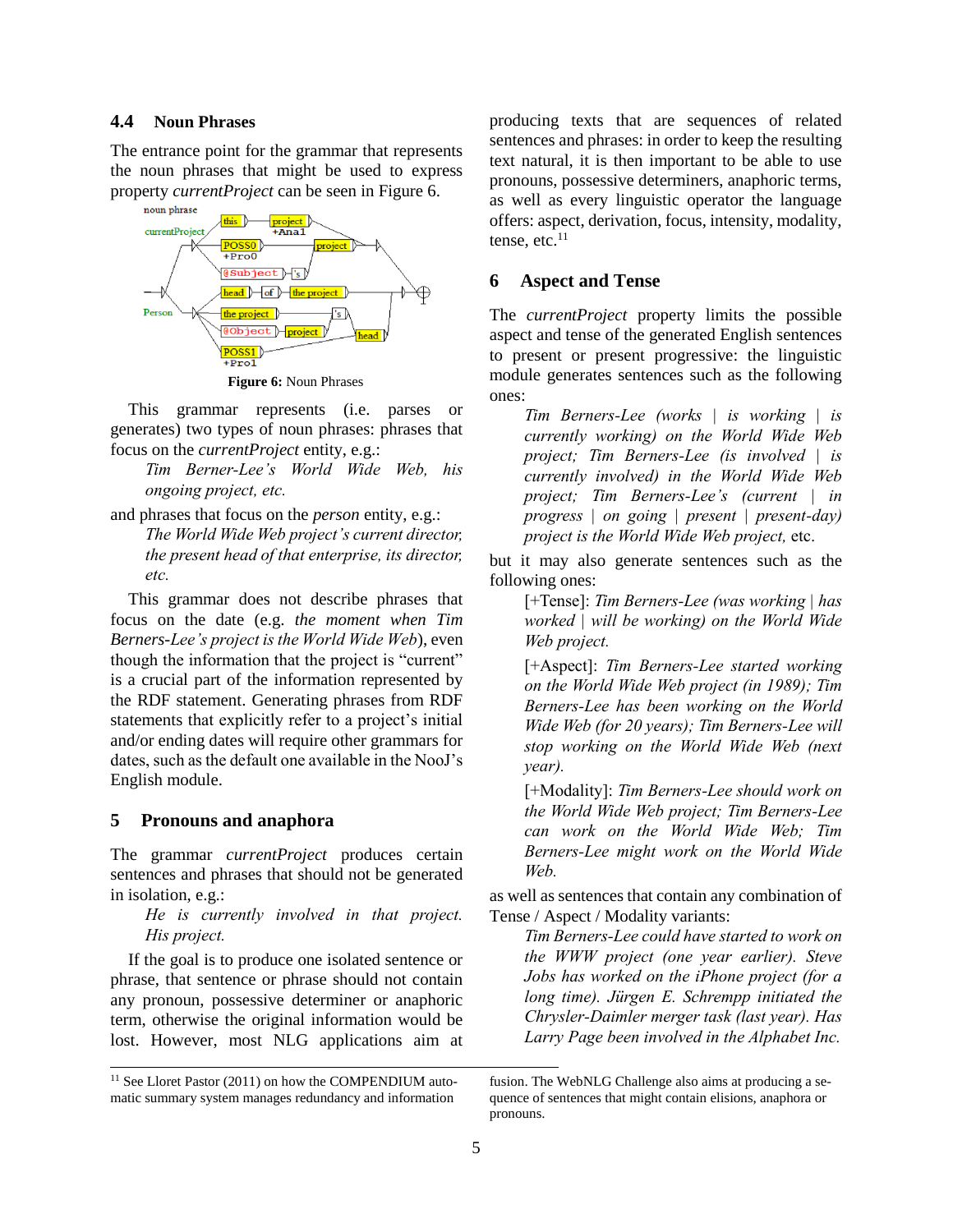| <b>RE</b> NooJ<br>File Edit Lab Project Windows Info Max                                                                     | п                                                                                                                                                                                                                                                                                                                                                                                                                                                           |               | $\times$ |
|------------------------------------------------------------------------------------------------------------------------------|-------------------------------------------------------------------------------------------------------------------------------------------------------------------------------------------------------------------------------------------------------------------------------------------------------------------------------------------------------------------------------------------------------------------------------------------------------------|---------------|----------|
| <b>P</b> Transformation for currentProject                                                                                   | $\begin{array}{c c c c c c} \hline \multicolumn{3}{c }{\mathbf{C}} & \multicolumn{3}{c }{\mathbf{D}} & \multicolumn{3}{c }{\mathbf{X}} \\\hline \multicolumn{3}{c }{\mathbf{C}} & \multicolumn{3}{c }{\mathbf{D}} & \multicolumn{3}{c }{\mathbf{X}} \\\hline \multicolumn{3}{c }{\mathbf{D}} & \multicolumn{3}{c }{\mathbf{D}} & \multicolumn{3}{c }{\mathbf{X}} \\\hline \multicolumn{3}{c }{\mathbf{D}} & \multicolumn{3}{c }{\mathbf{D}} & \multicolumn$ |               |          |
|                                                                                                                              |                                                                                                                                                                                                                                                                                                                                                                                                                                                             |               |          |
| C:\Users\Max Silberztein\Documents\NooJ\en\Syntactic Analysis\currentProject.nog                                             |                                                                                                                                                                                                                                                                                                                                                                                                                                                             |               |          |
| Enter a phrase to parse:                                                                                                     |                                                                                                                                                                                                                                                                                                                                                                                                                                                             |               |          |
| Lee> <http: 0.1="" currentproject="" foaf="" xmlns.com=""><http: dbpedia.org="" web="" wide="" world=""></http:></http:>     |                                                                                                                                                                                                                                                                                                                                                                                                                                                             |               |          |
| -Transformations                                                                                                             |                                                                                                                                                                                                                                                                                                                                                                                                                                                             |               |          |
| C Name a transformation                                                                                                      |                                                                                                                                                                                                                                                                                                                                                                                                                                                             |               |          |
| ■ C:\Users\Max Silberztein\Documents\NooJ\en\Lexical Analysis\-Neq-Pro0-Pro1+Focus<br>-Neg-Pro0-Pro1+Focus0                  |                                                                                                                                                                                                                                                                                                                                                                                                                                                             |               |          |
| Dictionary contains 11320 entries                                                                                            |                                                                                                                                                                                                                                                                                                                                                                                                                                                             |               |          |
| C Perform All Transformations                                                                                                |                                                                                                                                                                                                                                                                                                                                                                                                                                                             |               |          |
| It will be Tim Berners-Lee who might be invested                                                                             |                                                                                                                                                                                                                                                                                                                                                                                                                                                             |               |          |
| It will be Tim Berners-Lee who might be invested<br>5 seconds<br>$\Box$ Stop after:                                          |                                                                                                                                                                                                                                                                                                                                                                                                                                                             |               |          |
| It will be Tim Berners-Lee who might be invested                                                                             |                                                                                                                                                                                                                                                                                                                                                                                                                                                             |               |          |
| It will be Tim Berners-Lee who might be invested<br>$\Box$ display lexemes                                                   |                                                                                                                                                                                                                                                                                                                                                                                                                                                             |               |          |
| It will be Tim Berners-Lee who might be invested<br><b>Produce Transformed Phrases</b><br>$\Box$ display constraint failures |                                                                                                                                                                                                                                                                                                                                                                                                                                                             |               |          |
| It will be Tim Berners-Lee who might be invested<br>It will be Tim Berners-Lee who might be interest                         |                                                                                                                                                                                                                                                                                                                                                                                                                                                             |               |          |
| It will be Tim Berners-Lee who might be interested by the World Wide Web task., +Future+Focus0+Mod                           |                                                                                                                                                                                                                                                                                                                                                                                                                                                             |               |          |
| It will be Tim Berners-Lee who might be interested by the World Wide Web project., +Future+Focus0+Mod                        |                                                                                                                                                                                                                                                                                                                                                                                                                                                             |               |          |
| It will be Tim Berners-Lee who might be interested by the World Wide Web job., +Future+Focus0+Mod                            |                                                                                                                                                                                                                                                                                                                                                                                                                                                             |               |          |
| It will be Tim Berners-Lee who might be interested by the World Wide Web enterprise., +Future+Focus0+Mod                     |                                                                                                                                                                                                                                                                                                                                                                                                                                                             |               |          |
| It will be Tim Berners-Lee who might be interested by the World Wide Web business., +Future+Focus0+Mod                       |                                                                                                                                                                                                                                                                                                                                                                                                                                                             |               |          |
| It will be Tim Berners-Lee who might be interested by the World Wide Web activity., +Future+Focus0+Mod                       |                                                                                                                                                                                                                                                                                                                                                                                                                                                             |               |          |
| It will be Tim Berners-Lee who may be working on the World Wide Web venture., +Future+Focus0+Mod                             |                                                                                                                                                                                                                                                                                                                                                                                                                                                             |               |          |
| It will be Tim Berners-Lee who may be working on the World Wide Web task., +Future+Focus0+Mod                                |                                                                                                                                                                                                                                                                                                                                                                                                                                                             |               |          |
| It will be Tim Berners-Lee who may be working on the World Wide Web project., +Future+Focus0+Mod                             |                                                                                                                                                                                                                                                                                                                                                                                                                                                             |               |          |
| It will be Tim Berners-Lee who may be working on the World Wide Web job., +Future+Focus0+Mod                                 |                                                                                                                                                                                                                                                                                                                                                                                                                                                             |               |          |
| It will be Tim Berners-Lee who may be working on the World Wide Web enterprise., +Future+Focus0+Mod<br>$\epsilon$            |                                                                                                                                                                                                                                                                                                                                                                                                                                                             | $\rightarrow$ |          |

**Figure 7**: Operator-controlled generation

# <span id="page-5-0"></span>*Company adventure (from the very beginning)?*

Based on the sole *currentProject* property, it might not be appropriate to generate these sentences; however, text generators are always used to express more than one piece of information; these sentences will be useful if the generator needs to produce sentences that express properties such as *pastProject*, or if the generator has access to date information such as: *when did Tim Berners-Lee start to work on the WWW*, *when does Jürgen E. Schremp plan to stop working on the merger*, *how long has Larry Page been working on the creation of the Alphabet Inc. Company?* etc.

The linguistic module cannot perform extralinguistic computations, such as producing complements such as *for 28 years* by subtracting the initial project's date from the current date, by itself. It can, however, perform simple equality tests by using constraints such as  $\leq$  \$gender="Male"> (to pronominalize *Tim Berners-Lee* as *he*)*,* and <\$pastProject=\$currentProject> (to produce sentences such as *Tim Berners-Lee is still working on the World Wide Web*).

# **7 Controlling the linguistic module**

To control what sentence is to be generated, the generator that pilots the linguistic system must send a set of operators that act as parameters. Following are examples of sentences generated, given a set of operators:

- [+AspTilNow+Pro0+Focus1]: *It is on the World Wide Web venture that he has been working until now.*
- [+When+Preterit+Pro0+Pro1]: *When did he work on that enterprise?*
- [+Neg+Future+AspStop]: *Tim Berners-Lee will no longer work on the World Wide Web adventure.*

Operators can be sent to the linguistic module with a "+" or a "-" prefix, to control whether the generator wants to activate, or filter out, the corresponding sentences and phrases. For instance, the generator may filter out sentences that contain a negation or a pronoun with the following sequence of operators: [-Neg-Pro0-Pro1][. Figure 7](#page-5-0) shows that this exact sequence of operators makes the linguistic system produce over 11,000 declarative sentences, none of which include a negation or a pronoun.

#### **7.1 Incorrect information**

One problem with the pure linguistic approach is that, if not properly controlled, the linguistic module will also generate sentences that misrepresent the initial FOAF information, e.g.: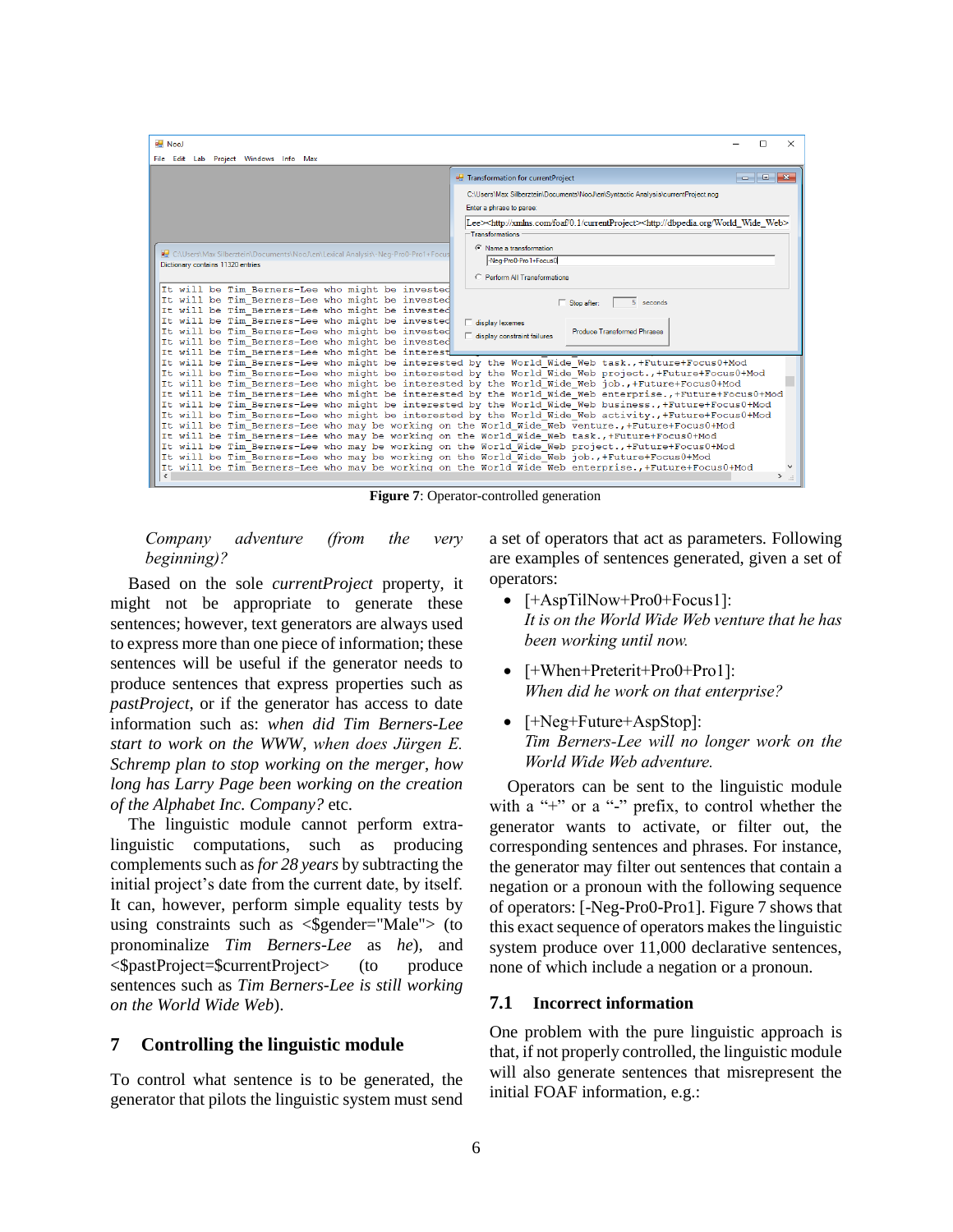- $\bullet$  [+Neg]: *Tim Berners-Lee is not currently working on the World Wide Web project*
- [+Future+AspCont+Intens2]: *Tim Berners-Lee will keep on working on the World Wide Web project forever*

However, even though the previous sentences are not appropriate, some combinations of these operators may produce correct statements, e.g.:

• [+Neg+Future+AspCont+Intens2]: *Tim Berners-Lee will not keep on working on the World Wide Web project forever*

In other words, linguistic operators such as +Neg or +Future are not "bad" intrinsically: they must be controlled by the generator, just like any other linguistic operator: it is the responsibility of the calling application (here, the generator) to control the linguistic module by setting the correct parameters in order to enable or disable the production of each sentence and phrase.

# **8 Limitations**

l

There are a few problems with the prototype as it is now.

### **8.1 Missing information**

The single FOAF statement that constitutes the input of the linguistic prototype presented in this article does not mention the entities' names. Therefore, the sentences generated by the prototype actually resemble the following:

> *Tim\_Berners-Lee is currently working on the World\_Wide\_Web project.*

In a finalized software application, the generator should retrieve the value of the person's name property, available as an FOAF property:

<foaf:name xml:lang="en"> Tim Berners-Lee </foaf:name>

Using the value of the FOAF *givenName*, *firstName* and *familyName* properties for *person* entities would allow the linguistic component to generate abbreviated variants such as "Berners-Lee", or even "Tim" (in a casual context, for instance). In the same manner, the linguistic module would need to access a list of variants and abbreviations for each *project* entity, such as "the Web" or "WWW" for entity World Wide Web.

Another important piece of information is the gender of each *person* entity: for Tim\_Berners-Lee, the generator needs to combine operator +Pro0 with operator +Mas to stop the linguistic module from generating incorrect feminine or neutral pronouns or possessive determiners such as in: *The World Wide Web is (her | its) current project.*<sup>12</sup> As this information is available in FOAF:

#### <foaf:gender

xml:lang="en">Male</foaf:gender>

Another possibility is to add this FOAF statement to the linguistic module to its input, store the value of the gender in a variable (e.g. \$gender), and add a constraint on the variable in the grammar everywhere we need to produce a pronoun, such as in [Figure 8.](#page-6-0)



**Figure 8:** Adding gender information

#### <span id="page-6-0"></span>**8.2 What is a** *project***?**

Because the Web Semantics' entities are meant to represent elements of meanings independent from the languages, they tend to be more generic than actual English terms, which makes it difficult to compute back the sets of English terms they represent.<sup>13</sup>

For instance, the FOAF *project* class regroups entities that are not always easily referred to by the English term "project": it makes sense to qualify the World Wide Web as a project, an enterprise or even a program, but it is much more difficult to use the following terms:

*Tim Berners-Lee is currently working on the World Wide Web (activity | affair | assignment | business | creation | job | management | scheme | task | venture)*

<sup>&</sup>lt;sup>12</sup> gender is an FOAF property attached to class Agent rather than its subclass *Person*. The generator will therefore need to make entity Tim\_Berners-Lee inherit its gender property to make it explicit to the linguistic module.

<sup>&</sup>lt;sup>13</sup> The vagueness and inconsistency of the Semantic Web are its two most common criticisms.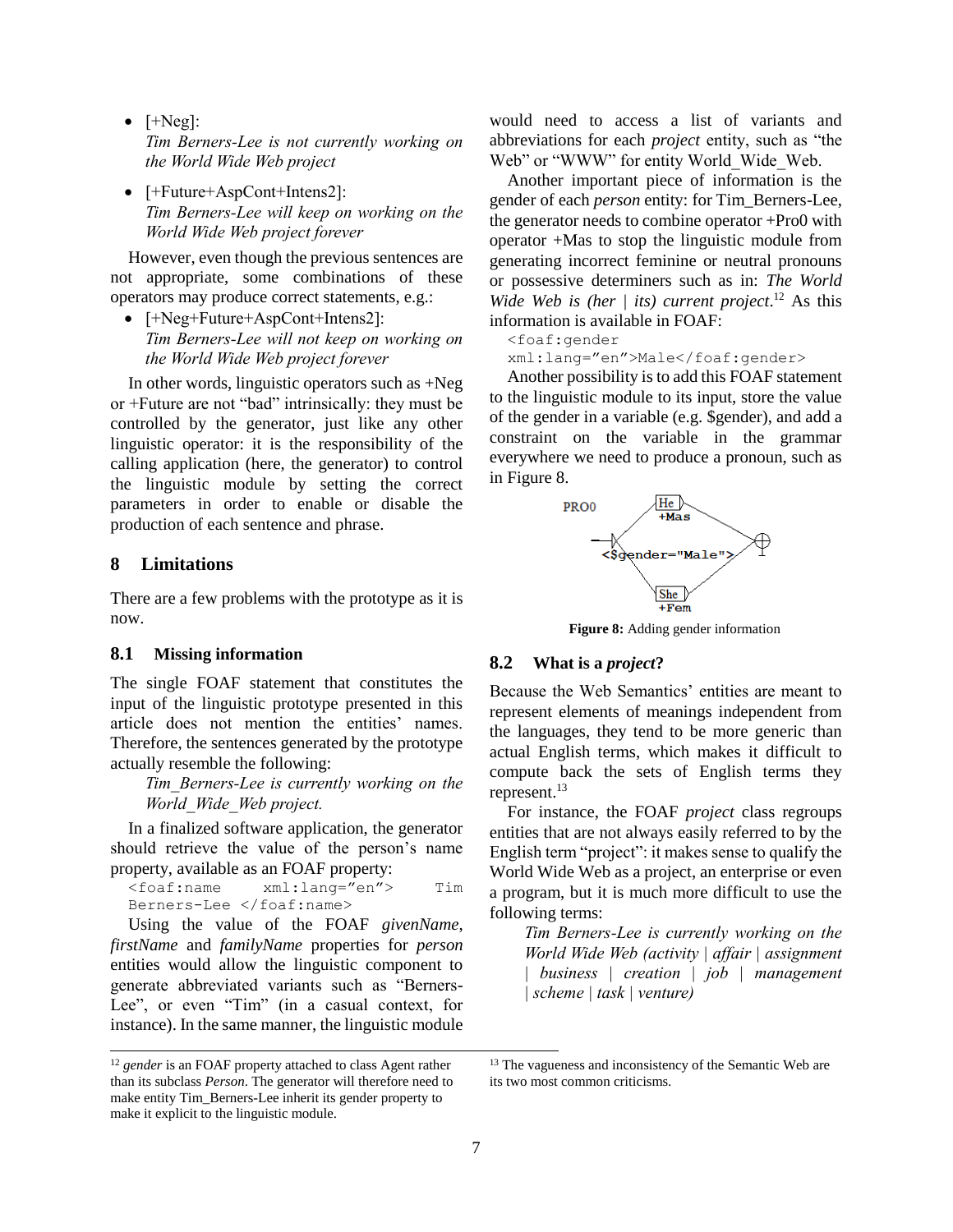The World Wide Web has existed too long to be qualified as an *affair*; it is too big to be qualified as a *task*; it is not an *assignment*, nor a *business*, Tim Berners-Lee does not "manage" it, etc.

However, these terms would be more appropriate for other *currentProject* entities, e.g.:

*Larry Page is responsible for the Alphabet Inc. Company (adventure | affair | business | creation | task | venture)*

Other FOAF classes such as *Group* and *Organization* might be relevant for describing what the World Wide Web or the Alphabet Inc. Company are: having the information that the World Wide Web is both a *project* and an *organization* will allow the linguistic module to produce much better sentences.

# **8.3 What does the** *person* **do exactly?**

A similar problem concerns the *person* entity: when a project is described in FOAF as someone's current project, it is not clear what this person does, exactly: Is Tim Berners-Lee the *originator,* or the *creator*, or the *inventor* of the Web? Is Steve Jobs the *designer*, or the *mastermind*, or the *leader* of the iPhone project? Is Larry Page the *founder*, or the *originator*, or the *father* of the Alphabet Inc. Company? Is *Jürgen E. Schrempp* the *artisan*, or the *architect*, or the *facilitator* of the Mercedes-Chrysler merger? Even though both the *person* and the *project* entities are well defined, at this point we do not have the capability to select which exact terms can be used naturally: therefore, at this point, the linguistic prototype produces a large number of not-so-natural phrases such as "the World Wide Web task" or "the iPhone affair".

# **8.4 How current is a currentProject?**

When a project is described in FOAF as a *currentProject*, it is not clear whether it is possible or not to replace the prototypic adverb *currently* with expressions such as: *for the moment, right now, these days*, etc., and if tenses other than present or present progressive (such as present perfect or future) are adequate or not:

- [+PresentPerfect]: *Tim Berners-Lee has worked on the World Wide Web project* (OK)
- [+PresentPerfect+AspCont+Intens1]:

*Tim Berners-Lee has been working on the World Wide Web project* for a long time (OK)

- $\bullet$  [+Future]: *Tim Berners-Lee will work on the World Wide Web project* (not OK)
- [+Future+AspCont+Intens1]: *Tim Berners-Lee will continue to work on the World Wide Web project* for a long time (not OK)

It will be necessary to explore the FOAF ontology to check if the *currentProject* is also listed as a *pastProject*; if so, the generator can send the operators +AspCont and +PresentPerfect to the linguistic module. The more information the generator has access to, the more it will be able to generate sentences produced by the linguistic module. As of now, unfortunately, we need to restrict the generation capability of the linguistic module drastically: the system is far from producing most of the English sentences that occur on the Web, such as the following ones:

*Under Jobs' exacting leadership, Apple pioneered many things with the iPhone. Tim Berners-Lee is the director of the World Wide Web Consortium. Larry Page: I am really excited to be running Alphabet as CEO with help from my capable partner, Sergey, as President.*

However, grammars developed with NooJ are meant to be used not only for the generation, but also for the parsing of any text, including the previous sentences: the fact that a large number of sentences generated by the linguistic module are not yet useable by the generator is a consequence of the extreme simplicity of the FOAF ontology, rather than of a shortcoming of linguistics.

# **9 Conclusion**

It is possible to construct a system capable of translating RDF statements into a rich set of English sentences. As a generator taps into the power of expression of the English language, it needs to control it: this can be performed via the use of linguistic operators.

Some operators, such as +Focus0 or +Pro1, are "information neutral", in the sense that they do not produce English sentences that might betray the information of the original RDF statement: they are